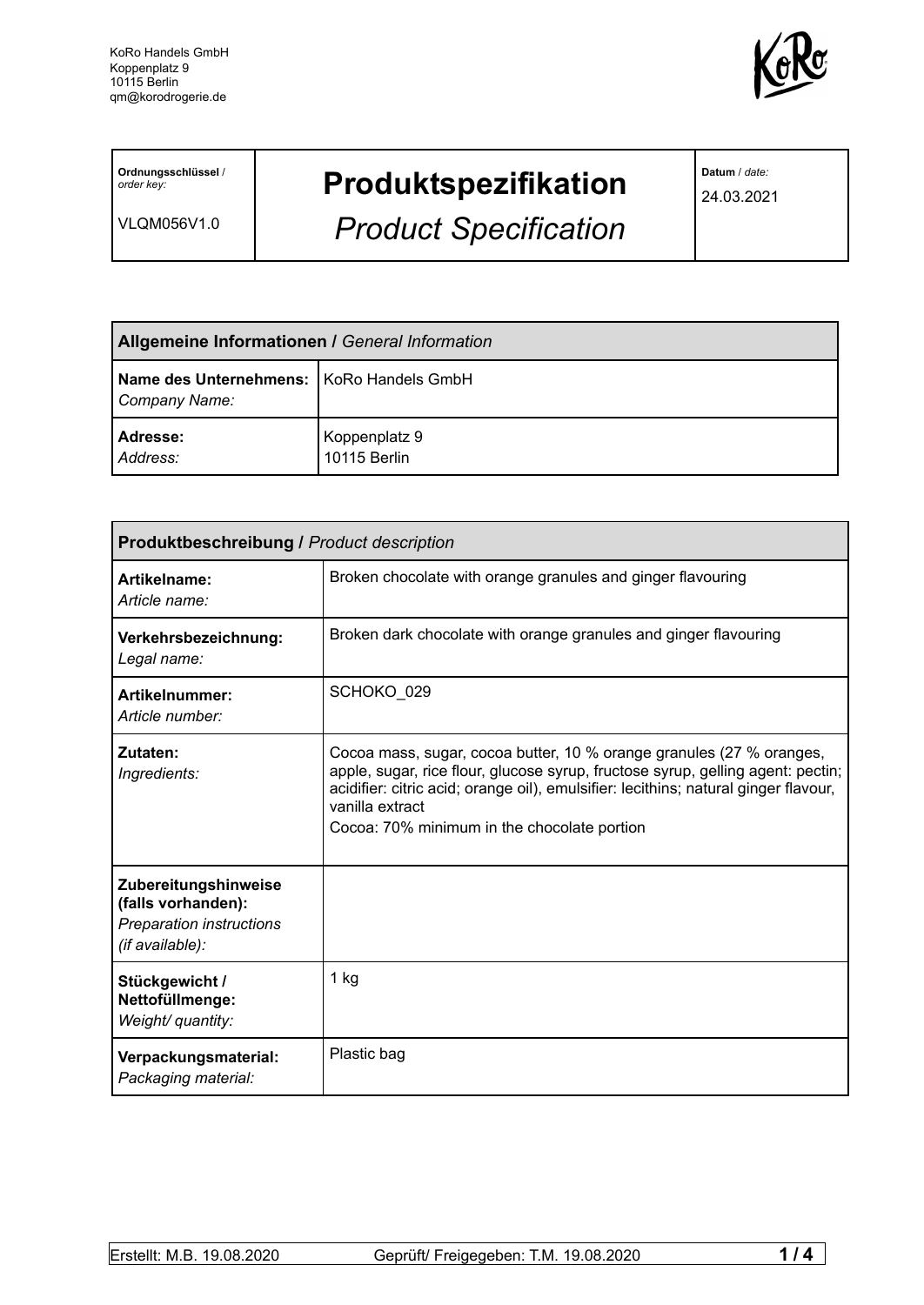

| <b>Produktbeschreibung / Product description</b>               |                                                                                                                                                                                                                                                                                              |  |
|----------------------------------------------------------------|----------------------------------------------------------------------------------------------------------------------------------------------------------------------------------------------------------------------------------------------------------------------------------------------|--|
| <b>Besondere</b><br>Eigenschaften:<br>Special characteristics: | bio /organic (Öko-Kontrollstelle / organic control body: _______ )<br>l <b>fairtrade</b> / fairtrade<br>$\Box$ vegan / vegan<br>x vegetarisch / vegetarian<br>$\Box$ glutenfrei / glutenfree<br>□ laktosefrei / lactose-free<br>koscher / kosher<br>$\Box$ halal / halal<br>andere / others: |  |

| Sensorische Beschreibung / Sensorical description |                                                   |  |
|---------------------------------------------------|---------------------------------------------------|--|
| Aussehen / Farbe:<br>Appearance / Colour:         | Dark brown                                        |  |
| Geschmack:<br>Flavour:                            | Fine cocoa flavour with a fruity note, slight hot |  |
| Geruch:<br>Odour:                                 | <b>Typical</b>                                    |  |
| Konsistenz:<br>Texture:                           | Solid                                             |  |

| Nährwertangaben pro 100 g / Nutritional information per 100 g  |            |           |  |
|----------------------------------------------------------------|------------|-----------|--|
| Energie: I Energy value:                                       | 2356 / 568 | kJ / kcal |  |
| <b>Fett:</b> I Fat:                                            | 41,8       | g         |  |
| Davon gesättigte Fettsäuren: I of which saturated fatty acids: | 26,3       | g         |  |
| Kohlenhydrate: I Carbohydrates:                                | 36,7       | g         |  |
| Davon Zucker: / Of which sugar:                                | 30,5       | g         |  |
| <b>Ballaststoffe: / Fibre:</b>                                 | 10         | g         |  |
| Eiweiß: / Protein:                                             | 6,2        | g         |  |
| Salz: / Salt:                                                  | 0,01       | g         |  |
| sonstige Angaben: / other values:                              |            | % NRV*    |  |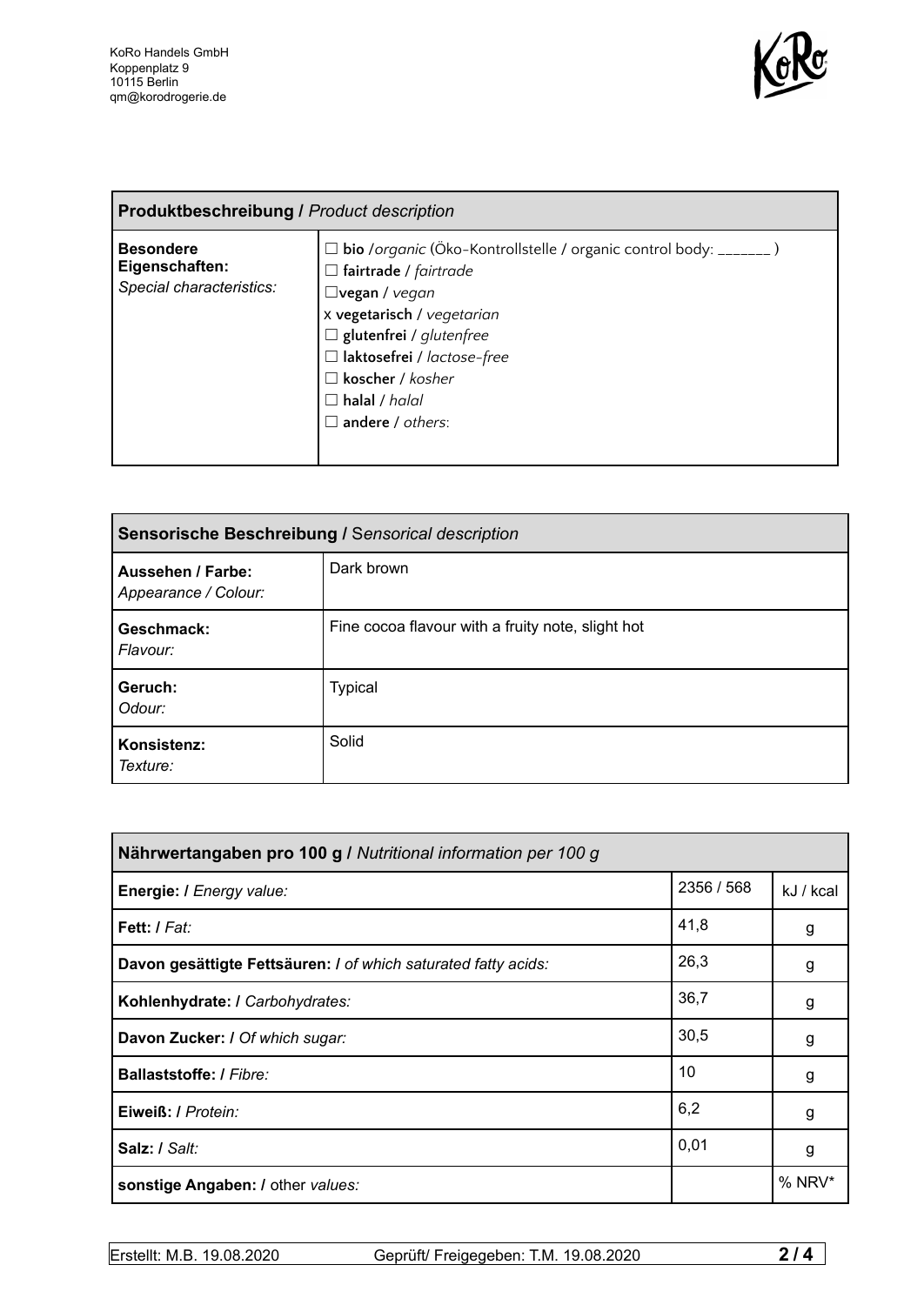

### *\*Nutritional Reference Value according to regulation (EU) Nr. 1169/2011/*

| Lagerung und Haltbarkeit / Storage and Shelf Life             |                                |  |
|---------------------------------------------------------------|--------------------------------|--|
| Optimale<br>Lagerungsbedingungen:<br>Storage recommendations: | Store in a cool and dry place. |  |
| Mindesthaltbarkeit:<br><b>Expected shelf life:</b>            | 12 months                      |  |

#### **Allergenkennzeichnung gemäß LMIV 1169 / 2011 /** *Allergen Declaration according to EU Regulation 1169 / 2011*

#### **Legende:** *Key*

## *a.* **Allergen ist in der Rezeptur enthalten /** *Allergen contained in recipe*

- *b.* **Risiko der Kreuzkontamination ist möglich /** *Possible risk of cross contamination*
- **c. Allergen ist in der Rezeptur nicht enthalten /** *Allergen not contained in recipe*

|                                                     | a                        | b | C                        |
|-----------------------------------------------------|--------------------------|---|--------------------------|
| Glutenhaltiges Getreide / gluten-containing cereals | a l                      | x |                          |
| Krustentiere / Crustaceans:                         | П                        |   | X                        |
| Ei / Egg                                            | $\overline{\phantom{a}}$ |   | X                        |
| Fisch / Fish                                        | П                        |   | X                        |
| Soja / Soy                                          | L.                       |   | X                        |
| Milch (Laktose) / Milk (lactose)                    | $\overline{\phantom{0}}$ | X |                          |
| Erdnüsse / Peanuts                                  |                          |   | X                        |
| Andere Schalenfrüchte* / Other edible nuts*         | $\mathsf{L}$             | X | $\overline{\phantom{a}}$ |
| Sellerie / Celery                                   |                          |   | $\mathsf{x}$             |
| <b>Senf / Mustard</b>                               | $\mathsf{L}$             |   | $\mathsf{x}$             |
| Sesam / Sesame                                      |                          |   | $\mathsf{x}$             |
| Schwefeldioxid und Sulphite / Sulphur dioxide       | Г                        |   | X                        |
| Lupinen / Lupin                                     |                          |   | X                        |
| <b>Weichtiere / Molluscs</b>                        |                          |   | X                        |